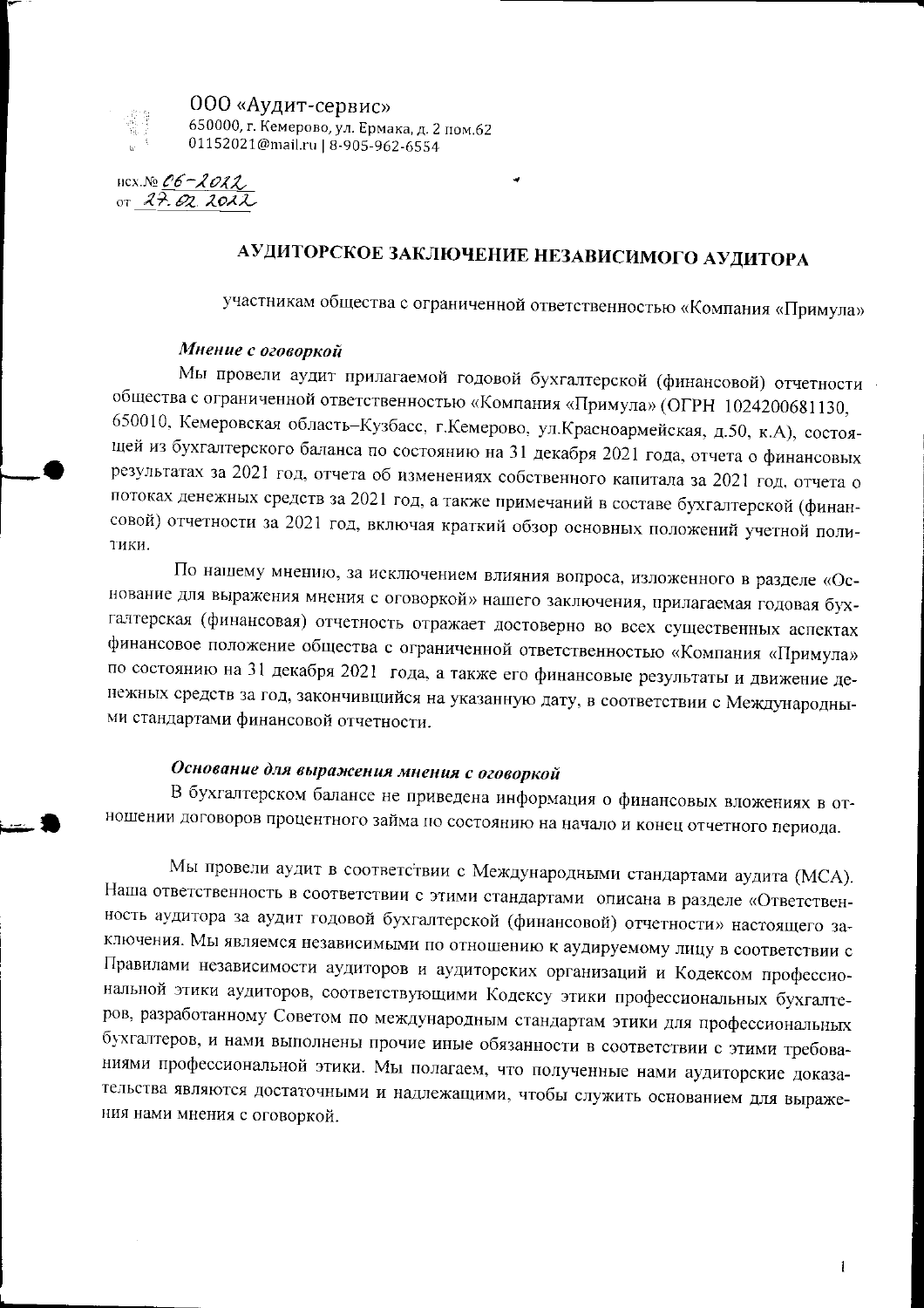### Ответственность руководства аудируемого лица за годовую бухгалтерскую (финансовую) отчетность

Руководство несет ответственность за подготовку и достоверное представление указанной годовой бухгалтерской (финансовой) отчетности в соответствии с Международными стандартами финансовой отчетности и за систему внутреннего контроля, которую руководство считает необходимой для подготовки годовой бухгалтерской (финансовой) отчетности, не содержащей существенных искажений вследствие недобросовестных действий или оши- $\overline{0}$ ок.

При подготовке годовой бухгалтерской (финансовой) отчетности руководство несет ответственность за оценку способности аудируемого лица продолжать непрерывно свою деятельность, за раскрытие в соответствующих случаях сведений, относящихся к непрерывности деятельности, и за составление отчетности на основе допущения о непрерывности деятельности, за исключением случаев, когда руководство намеревается ликвидировать аудируемое лицо, прекратить его деятельность или когда у него отсутствует какая-либо иная реальная альтернатива, кроме ликвидации или прекращения деятельности.

Лица, отвечающие за корпоративное управление, несут ответственность за надзор за подготовкой финансовой отчетности общества с ограниченной ответственностью «Компания «Примула.

۰

### Ответственность аудитора за аудит годовой бухгалтерской (финансовой) отчетности

Наша цель состоит в получении разумной уверенности в том, что годовая бухгалтерская (финансовая) отчетность не содержит существенных искажений вследствие недобросовестных действий или ошибок, и в составлении аудиторского заключения, содержащего наше мнение. Разумная уверенность представляет собой высокую степень уверенности, но не является гарантией того, что аудит, проведенный в соответствии с МСА, всегда выявляет существенные искажения при их наличии. Искажения могут быть результатом недобросовестных действий или ошибок и считаются существенными, если можно обоснованно предположить, что в отдельности или в совокупности они могут повлиять на экономические решения пользователей, принимаемые на основе этой годовой бухгалтерской (финансовой) отчетности.

В рамках аудита, проводимого в соответствии с МСА, мы применяем профессиональное суждение и сохраняем профессиональный скептицизм на протяжении всего аудита. Кроме того, мы:

- а) выявляем и оцениваем риски существенного искажения годовой бухгалтерской (финансовой) отчетности вследствие недобросовестных действий или ошибок; разрабатываем и проводим аудиторские процедуры в ответ на эти риски; получаем аудиторские доказательства, являющиеся достаточными и надлежащими, чтобы служить основанием для выражения нашего мнения. Риск необнаружения существенного искажения в результате недобросовестных действий выше, чем риск необнаружения существенного искажения в результате ошибки, так как недобросовестные действия могут включать сговор, подлог, умышленный пропуск, искаженное представление информации или действия в обход системы внутреннего контроля;
- б) получаем понимание системы внутреннего контроля, имеющей значение для аудита, с целью разработки аудиторских процедур, соответствующих обстоятельствам, но не с целью выражения мнения об эффективности системы внутреннего контроля аудируемого лица;

 $\overline{2}$